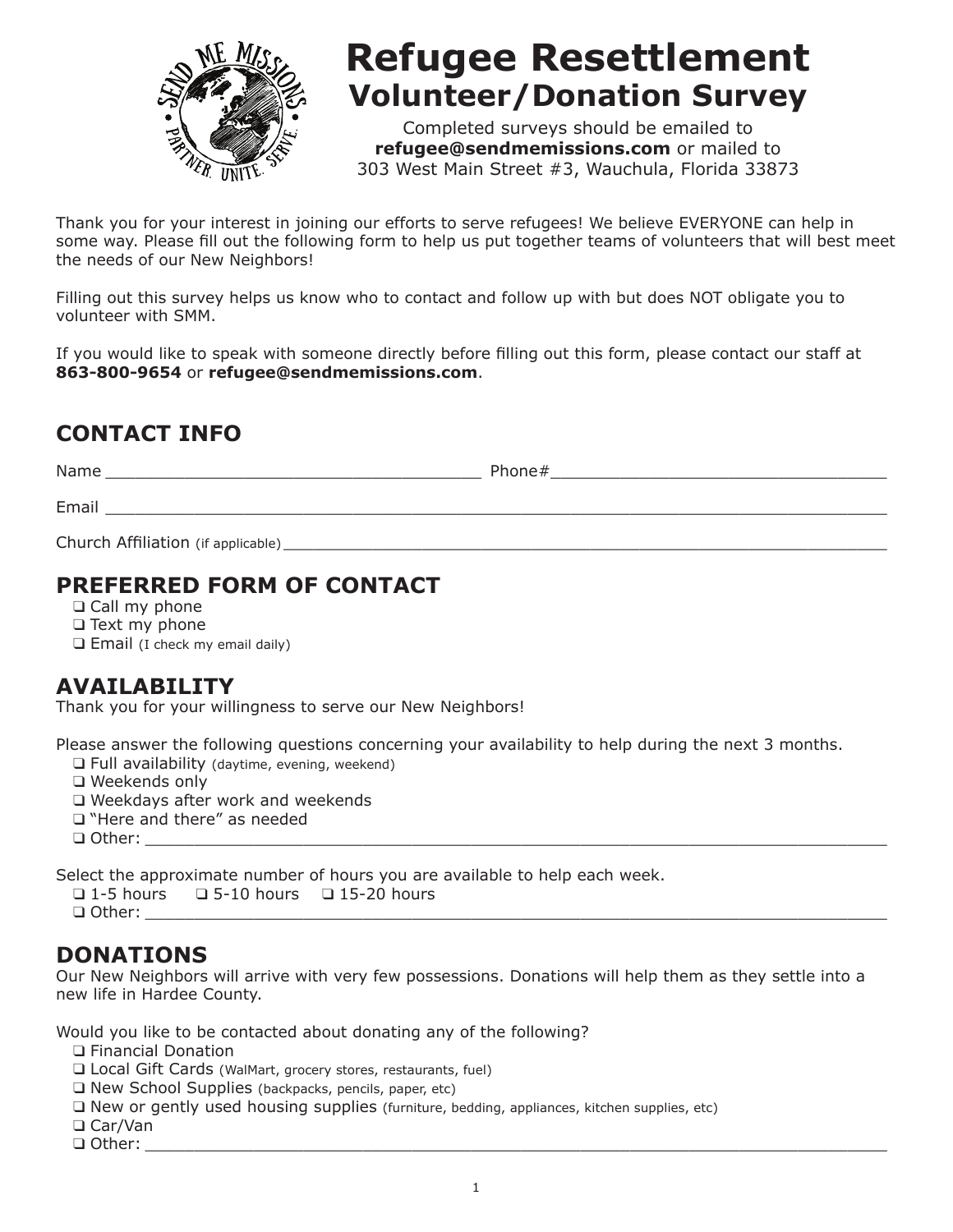#### **TRANSPORTATION**

As we welcome our new neighbors to Hardee County, our team will initially be providing transportation to needed appointments and locations until a Driver's License and personal vehicle are obtained.

Do you fit any of these descriptions? (check all that apply)

- ❑ I have a mini van or larger vehicle (seats 7 or 8) and am willing to drive refugees as needed.
- ❑ I do not have a large vehicle but would be willing to drive refugees as needed in a provided vehicle.
- ❑ I have a mini van or larger vehicle that I would be willing to donate for refugee use
- (either temporarily or permanently).
- ❑ I have connections with the DMV.
- ❑ I am interested in teaching someone to drive and tutoring them on driving laws for the test.

❑ I know of a local taxi/driver service available refugees can contact as needed for rides.

- ❑ I have a truck and can help transport refugees families luggage from the airport to their new home.
- ❑ I am a mechanic.

❑ Other: \_\_\_\_\_\_\_\_\_\_\_\_\_\_\_\_\_\_\_\_\_\_\_\_\_\_\_\_\_\_\_\_\_\_\_\_\_\_\_\_\_\_\_\_\_\_\_\_\_\_\_\_\_\_\_\_\_\_\_\_\_\_\_\_\_\_\_\_\_\_\_\_\_\_\_

If you would like to volunteer to drive refugees to needed appointments/locations, please select the distance you would be willing to travel.

❑ Hardee County only.

❑ Within 50 miles of Hardee County. (Lakeland, Sebring, Brandon, etc)

❑ Anywhere as needed including Tampa and/or Orlando area.

 ❑ Other: \_\_\_\_\_\_\_\_\_\_\_\_\_\_\_\_\_\_\_\_\_\_\_\_\_\_\_\_\_\_\_\_\_\_\_\_\_\_\_\_\_\_\_\_\_\_\_\_\_\_\_\_\_\_\_\_\_\_\_\_\_\_\_\_\_\_\_\_\_\_\_\_\_\_\_

All volunteers who will be transporting refugees are required to have a background check. Do you have a background check on file with your church (if applicable)?

❑ Yes

❑ No (this does NOT disqualify you, we will help secure one for you)

❑ Not Sure

 $\Box$  Other:

#### **EDUCATION & LANGUAGE**

Our team will help enroll the children in school, help provide English language support, locate translators, and arrange donations of school supplies.

Do you fit any of these descriptions (check all that apply)

❑ Teacher or employee of public school system

❑ ESL teacher

❑ Tutoring (Does not have to be a trained ESL teacher)

❑ Speak Dari or Pashto - at least a conversational level

❑ I am willing to help research translating services & companies

- ❑ I would like to sponsor Adult English Class (approx. \$45 per person)
- ❑ I would like to provide school supplies for students
- ❑ Other: \_\_\_\_\_\_\_\_\_\_\_\_\_\_\_\_\_\_\_\_\_\_\_\_\_\_\_\_\_\_\_\_\_\_\_\_\_\_\_\_\_\_\_\_\_\_\_\_\_\_\_\_\_\_\_\_\_\_\_\_\_\_\_\_\_\_\_\_\_\_\_\_\_\_\_

#### **CULTURAL ADAPTATION**

Our team will help provide cultural and community orientation, arrange meals, grocery shopping, and shopping for basic needs.

Do you fit any of these descriptions (check all that apply)

- ❑ Visiting families in their new homes
- ❑ Helping families navigate American household routines
- ❑ Hosting a family for a meal

❑ Provide a meal

- ❑ Taking women shopping for personal clothing or children's items (women only)
- ❑ Taking men shopping for personal clothing (men only)
- ❑ Helping families make appointments
- ❑ Babysitting children while parents go to appointments
- ❑ Speak Dari or Pashto- at least at conversational level
- ❑ Other: \_\_\_\_\_\_\_\_\_\_\_\_\_\_\_\_\_\_\_\_\_\_\_\_\_\_\_\_\_\_\_\_\_\_\_\_\_\_\_\_\_\_\_\_\_\_\_\_\_\_\_\_\_\_\_\_\_\_\_\_\_\_\_\_\_\_\_\_\_\_\_\_\_\_\_